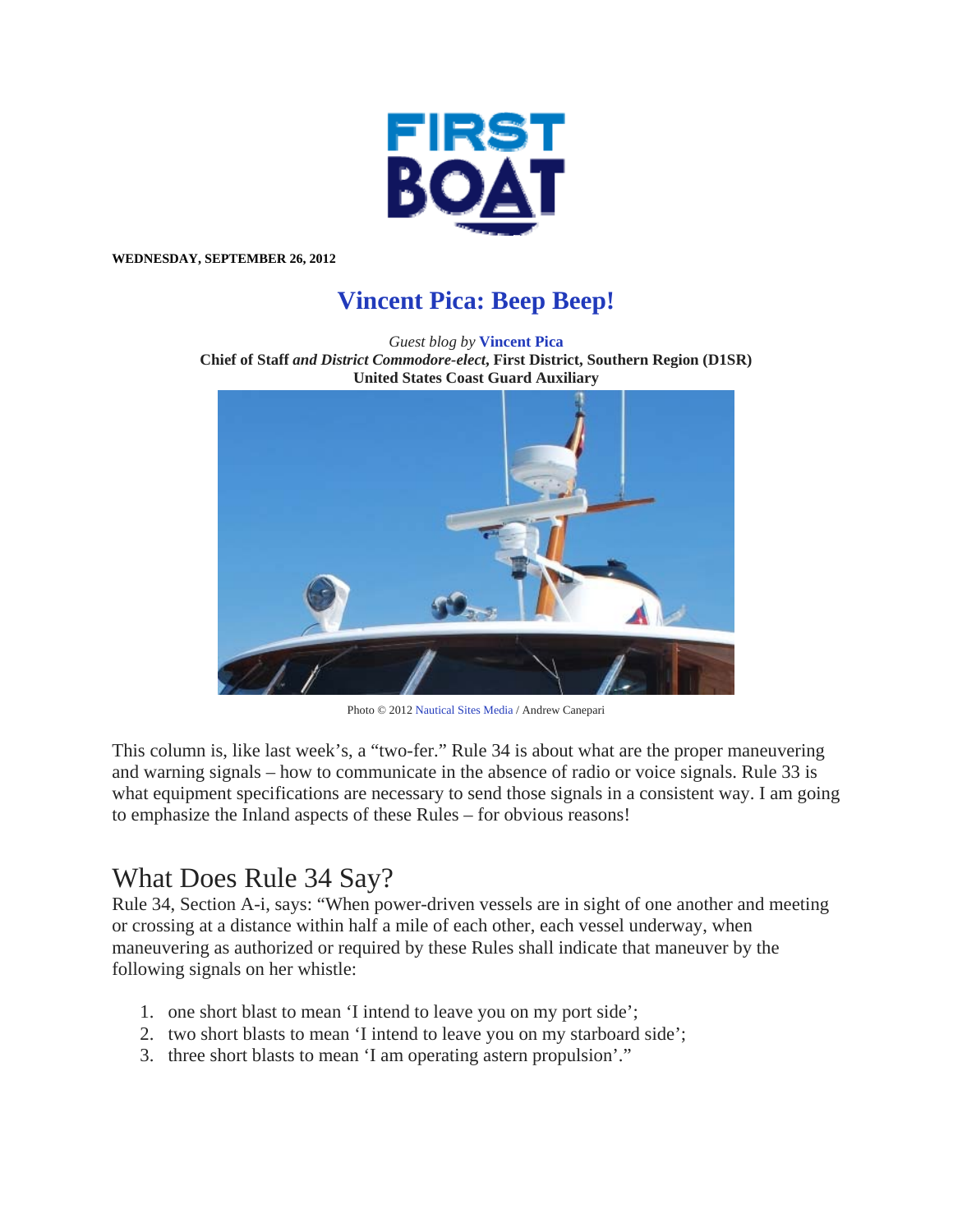Section A-ii goes on to say that the opposing vessel is either to return the same signal (safe to proceed) or issue the danger signal, i.e., 5 short blasts (No go! Danger ahead for YOU!) This is the essence between the International Rules – which require no response from the opposing vessel (unless danger is ahead) – and the Inland Rules which seek to ensure that the opposing vessel understands your signal. Given the close quarters of Inland conditions, you can readily understand the seamanship reasons for this double-check. Rule 34, Section B, goes on to say that you can supplement your whistle signals with corresponding light signals.

Rule 34, Section C-i, says: "When in sight of one another, a power-driven vessel intending to overtake another power-driven vessel shall indicate her intention by the following signals on her whistle:

- 1. one short blast to mean 'I intend to overtake you on your starboard side';
- 2. two short blasts to mean 'I intend to overtake you on your port side'."

Section C-ii, like A-ii, goes on to say that the power-driven vessel about to be overtaken shall, if in agreement, sound a similar signal. If in doubt she shall sound the danger signal.

Rule 34, Section E, requires that a vessel nearing a bend or an area of a channel or fairway where other vessels may be obscured by an intervening obstruction shall sound one prolonged blast. Such signal shall be answered with a prolonged blast by any approaching vessel that may be within hearing around the bend or behind the intervening obstruction. Rule 34, Section F, requires when a power-driven vessel is leaving a dock or berth, she shall sound one prolonged blast.

## What Does This All Mean?

If you aren't issuing all these sound signals, are you in violation of the Rules of Navigation? After all, all these rules and sections use the word "shall" again and again – and "shall" means "must!" But can you imagine all the boats in Moriches Bay constantly issuing these sound signals? I can't… But what about when conditions deteriorate? Wouldn't it be great to know how to signal intent – of course.

Of note, Rule 34, Section F, gives us a modernized "out" – "A vessel that reaches agreement with another vessel in a head-on, crossing, or overtaking situation, as for example, by using the radiotelephone as prescribed by the Vessel Bridge-to-Bridge Radiotelephone Act (85 Stat. 164; 33 U.S.C. 1201 et seq.), is not obliged to sound the whistle signals prescribed by this Rule, but may do so. If agreement is not reached, then whistle signals shall be exchanged in a timely manner and shall prevail."

If you are trailing the "Rosie", for example, down the Forge River and you want to pass her on your way to sea, here is how you'd do it in a professional fashion:

- 1. "Motor Vessel Rosie, ahead, this is the Motor Vessel 'Charlie' on your stern."
- 2. "Charlie, this is Rosie. Pass your traffic."
- 3. "Rosie, I'd like to pass you on two whistles."
- 4. "Charlie, this is Rosie. There is up-bound traffic passing me to port. I suggest you pass